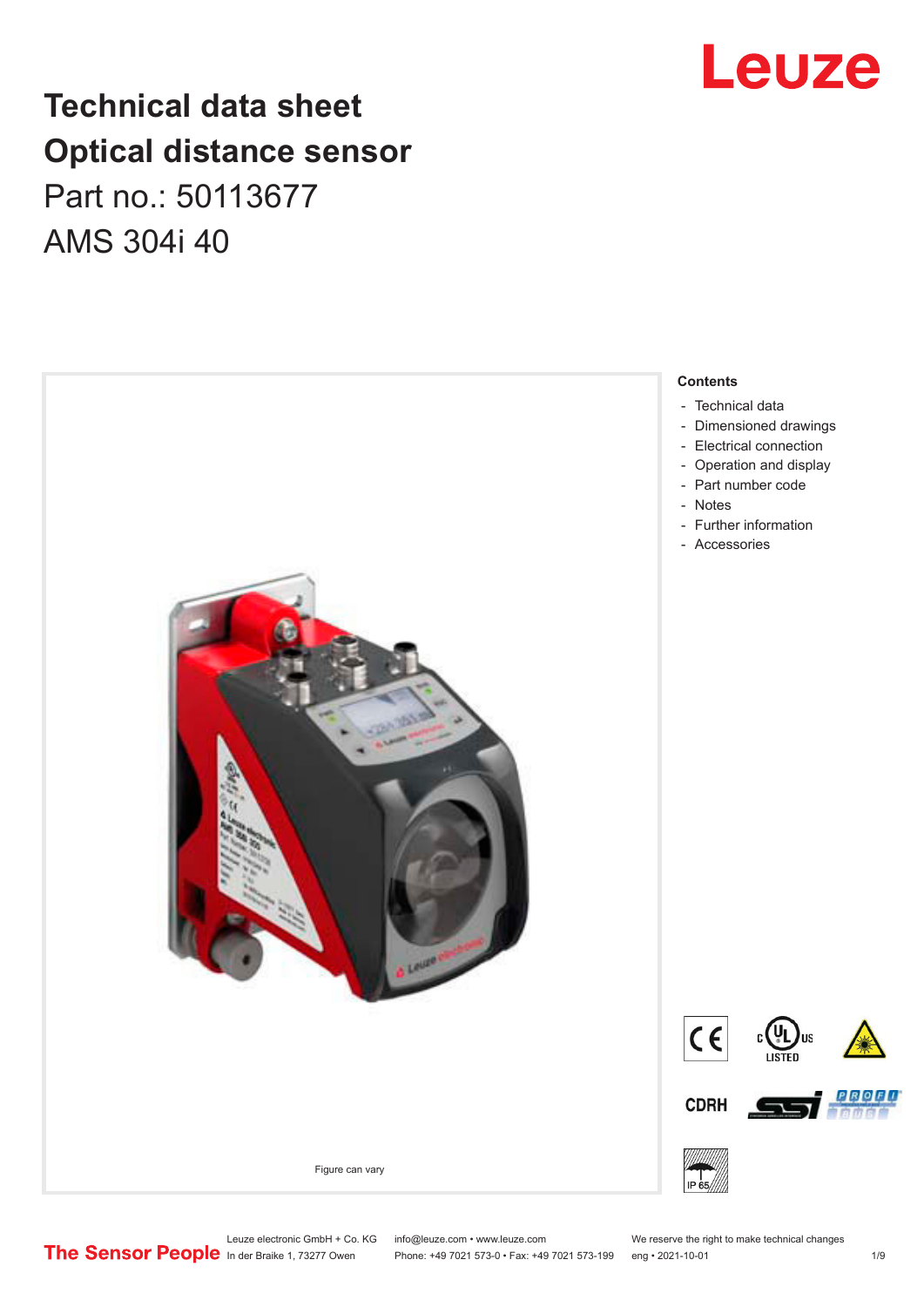# <span id="page-1-0"></span>**Technical data**

# **Leuze**

#### **Basic data**

| <b>Series</b>                          | <b>AMS 300i</b>                                             |
|----------------------------------------|-------------------------------------------------------------|
| Application                            | Collision protection of cranes / gantry<br>cranes           |
|                                        | Positioning of electroplating plants                        |
|                                        | Positioning of high-bay storage devices                     |
|                                        | Positioning of skillet systems and side-<br>tracking skates |
| <b>Characteristic parameters</b>       |                                                             |
| <b>MTTF</b>                            | 31 years                                                    |
| <b>Optical data</b>                    |                                                             |
| <b>Light source</b>                    | Laser, Red                                                  |
| Laser class                            | 2, IEC/EN 60825-1:2014                                      |
| <b>Measurement data</b>                |                                                             |
| <b>Measurement range</b>               | 200  40,000 mm                                              |
| <b>Accuracy</b>                        | $2 \, \text{mm}$                                            |
| Reproducibility (3 sigma)              | $0.9$ mm                                                    |
| Max. traverse rate                     | $10 \text{ m/s}$                                            |
| <b>Electrical data</b>                 |                                                             |
| Performance data                       |                                                             |
| Supply voltage U <sub>R</sub>          | 18  30 V, DC                                                |
| <b>Interface</b>                       |                                                             |
|                                        |                                                             |
| <b>Type</b>                            | PROFIBUS DP, SSI                                            |
| <b>PROFIBUS DP</b>                     |                                                             |
| <b>Transmission speed</b>              | 0.0096  12 Mbit/s                                           |
|                                        |                                                             |
| SSI                                    |                                                             |
| <b>Clock frequency</b>                 | 50  800 kHz                                                 |
| <b>Connection</b>                      |                                                             |
| <b>Number of connections</b>           | 5 Piece(s)                                                  |
|                                        |                                                             |
| <b>Connection 1</b><br><b>Function</b> | <b>BUS IN</b>                                               |
|                                        | Data interface                                              |
|                                        | PROFIBUS IN                                                 |
| Type of connection                     | Connector                                                   |
| <b>Designation on device</b>           | <b>BUS IN</b>                                               |
| <b>Thread size</b>                     | M12                                                         |
| <b>Type</b>                            | Male                                                        |
| No. of pins                            | 5-pin                                                       |
| Encoding                               | B-coded                                                     |
|                                        |                                                             |
| <b>Connection 2</b>                    |                                                             |
| <b>Function</b>                        | <b>BUS OUT</b>                                              |
|                                        | Data interface                                              |
|                                        | PROFIBUS OUT                                                |
| Type of connection                     | Connector                                                   |
| <b>Designation on device</b>           | <b>BUS OUT</b>                                              |
| <b>Thread size</b>                     | M12                                                         |
| <b>Type</b>                            | Female                                                      |
| No. of pins                            | 5-pin                                                       |
| Encoding                               | B-coded                                                     |

| <b>Connection 3</b>                    |                           |  |
|----------------------------------------|---------------------------|--|
| <b>Function</b>                        | PWR / SW IN / OUT         |  |
|                                        | Voltage supply            |  |
| Type of connection                     | Connector                 |  |
| <b>Designation on device</b>           | <b>PWR</b>                |  |
| <b>Thread size</b>                     | M12                       |  |
| <b>Type</b>                            | Male                      |  |
| No. of pins                            | 5 -pin                    |  |
| Encoding                               | A-coded                   |  |
|                                        |                           |  |
| <b>Connection 4</b>                    |                           |  |
| <b>Function</b>                        | Service interface         |  |
| Type of connection                     | Connector                 |  |
| <b>Designation on device</b>           | <b>SERVICE</b>            |  |
| <b>Thread size</b>                     | M12                       |  |
| <b>Type</b>                            | Female                    |  |
| No. of pins                            | 5-pin                     |  |
| Encoding                               | A-coded                   |  |
|                                        |                           |  |
| <b>Connection 5</b><br><b>Function</b> | Data interface            |  |
|                                        | SSI                       |  |
| <b>Type of connection</b>              | Connector                 |  |
| <b>Designation on device</b>           | SSI                       |  |
| <b>Thread size</b>                     | M <sub>12</sub>           |  |
| <b>Type</b>                            | Male                      |  |
| No. of pins                            | 5-pin                     |  |
| Encoding                               | B-coded                   |  |
|                                        |                           |  |
| <b>Mechanical data</b>                 |                           |  |
| Design                                 | Cubic                     |  |
| Dimension (W x H x L)                  | 84 mm x 166.5 mm x 159 mm |  |
| <b>Housing material</b>                | Metal                     |  |
| Net weight                             | $2,450$ g                 |  |
| Type of fastening                      | Through-hole mounting     |  |
| <b>Operation and display</b>           |                           |  |
|                                        |                           |  |
| Type of display                        | <b>LC Display</b>         |  |
|                                        | LED                       |  |
| <b>Operational controls</b>            | Membrane keyboard         |  |
| <b>Environmental data</b>              |                           |  |
| Ambient temperature, operation         | $-550 °C$                 |  |
| Ambient temperature, storage           | $-30$ 70 °C               |  |
| Relative humidity (non-condensing)     | 90%                       |  |
| <b>Certifications</b>                  |                           |  |
| Degree of protection                   | IP 65                     |  |
| <b>Protection class</b>                | III                       |  |
| <b>Certifications</b>                  | c UL US                   |  |
|                                        |                           |  |
|                                        |                           |  |
|                                        |                           |  |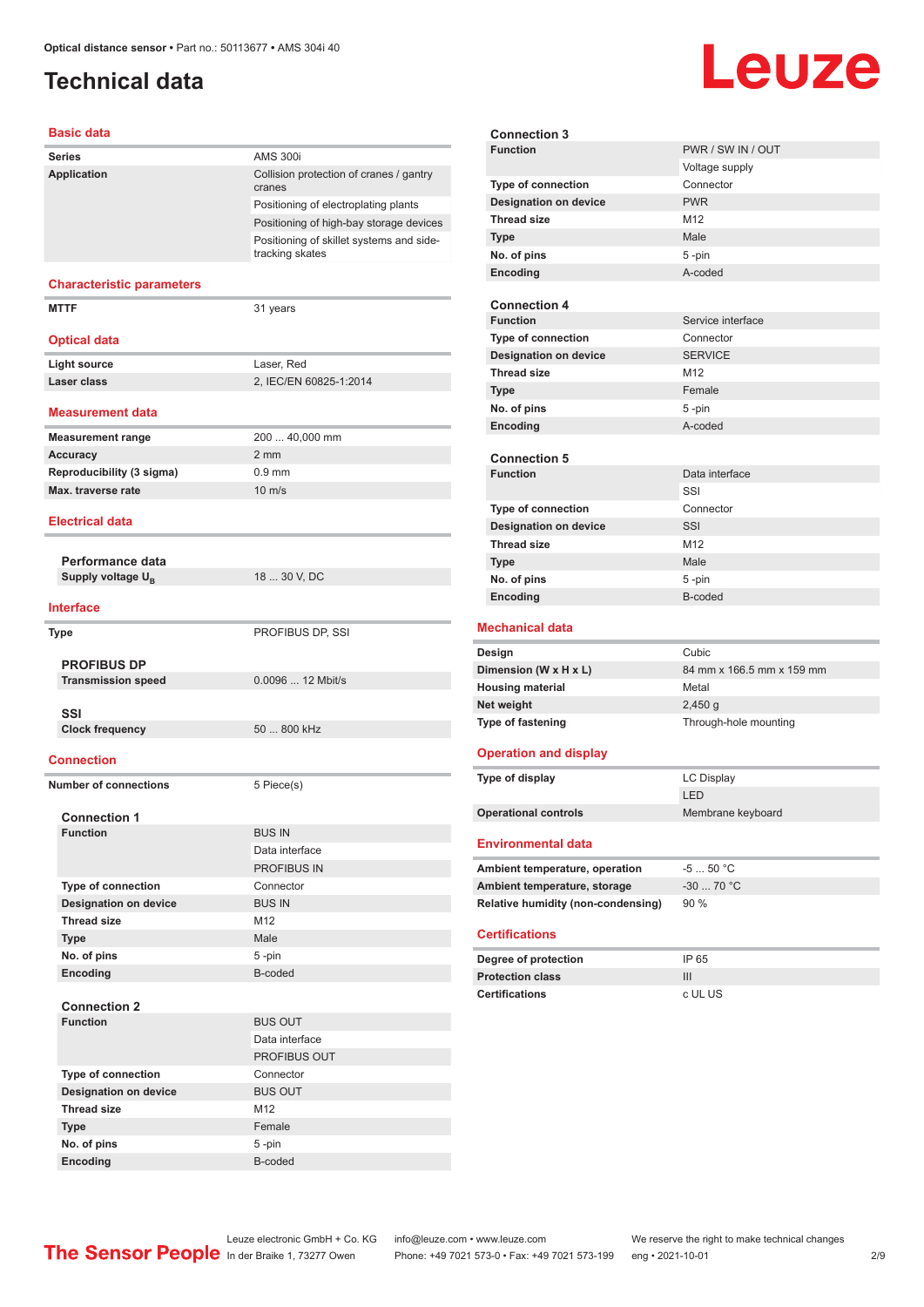# **Technical data**

| <b>Customs tariff number</b> | 90318020 |
|------------------------------|----------|
| eCl@ss 5.1.4                 | 27270801 |
| eCl@ss 8.0                   | 27270801 |
| eCl@ss 9.0                   | 27270801 |
| eCl@ss 10.0                  | 27270801 |
| eCl@ss 11.0                  | 27270801 |
| <b>ETIM 5.0</b>              | EC001825 |
| <b>ETIM 6.0</b>              | EC001825 |
| <b>ETIM 7.0</b>              | EC001825 |

# Leuze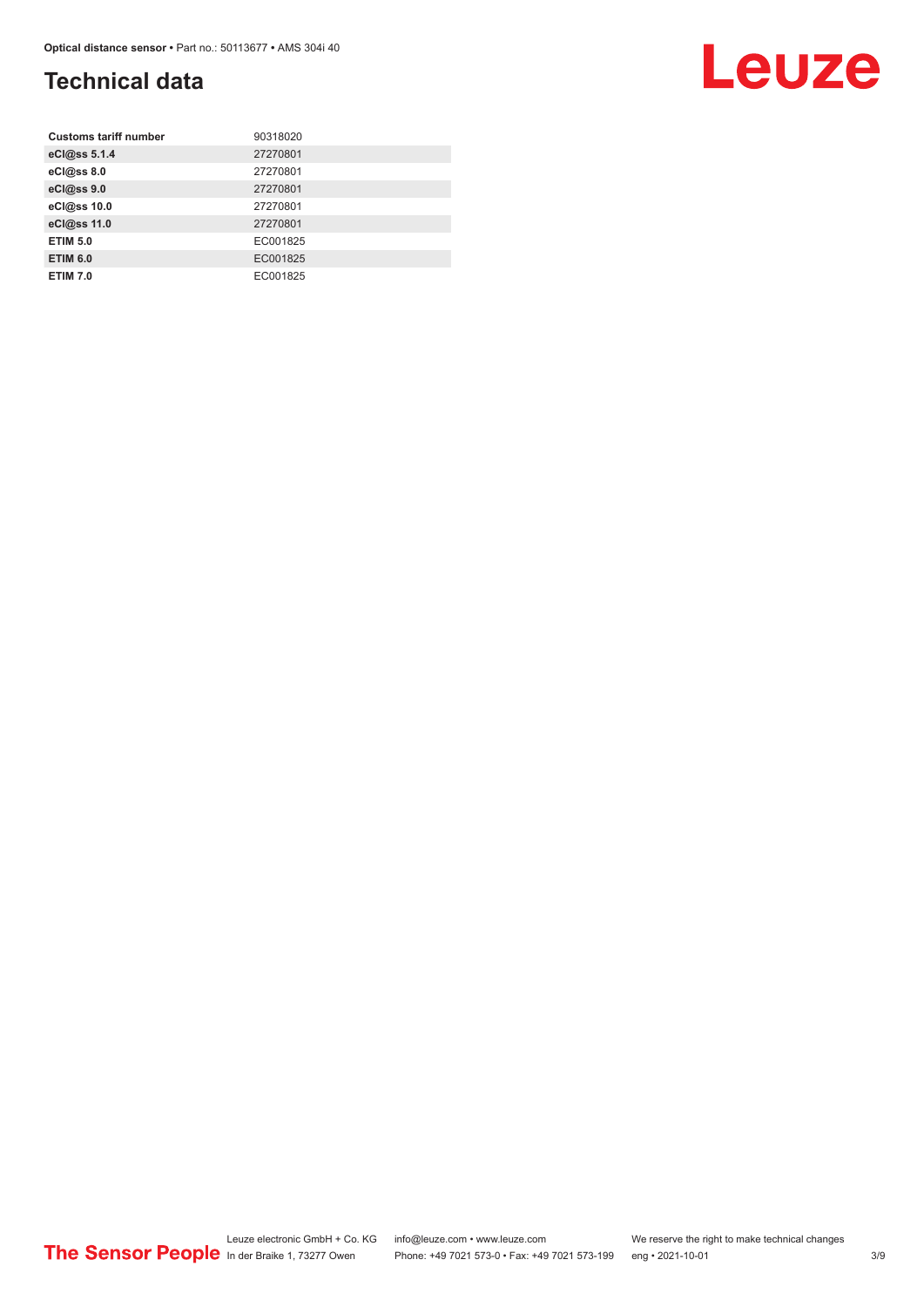# <span id="page-3-0"></span>**Dimensioned drawings**

All dimensions in millimeters



C Optical axis

D Zero point of the distance to be measured

B Knurled nut with WAF 4 hexagon socket and M 5 nut for securing

# **Leuze**

Leuze electronic GmbH + Co. KG info@leuze.com • www.leuze.com We reserve the right to make technical changes<br>
The Sensor People in der Braike 1, 73277 Owen Phone: +49 7021 573-0 • Fax: +49 7021 573-199 eng • 2021-10-01

Phone: +49 7021 573-0 • Fax: +49 7021 573-199 eng • 2021-10-01 4/9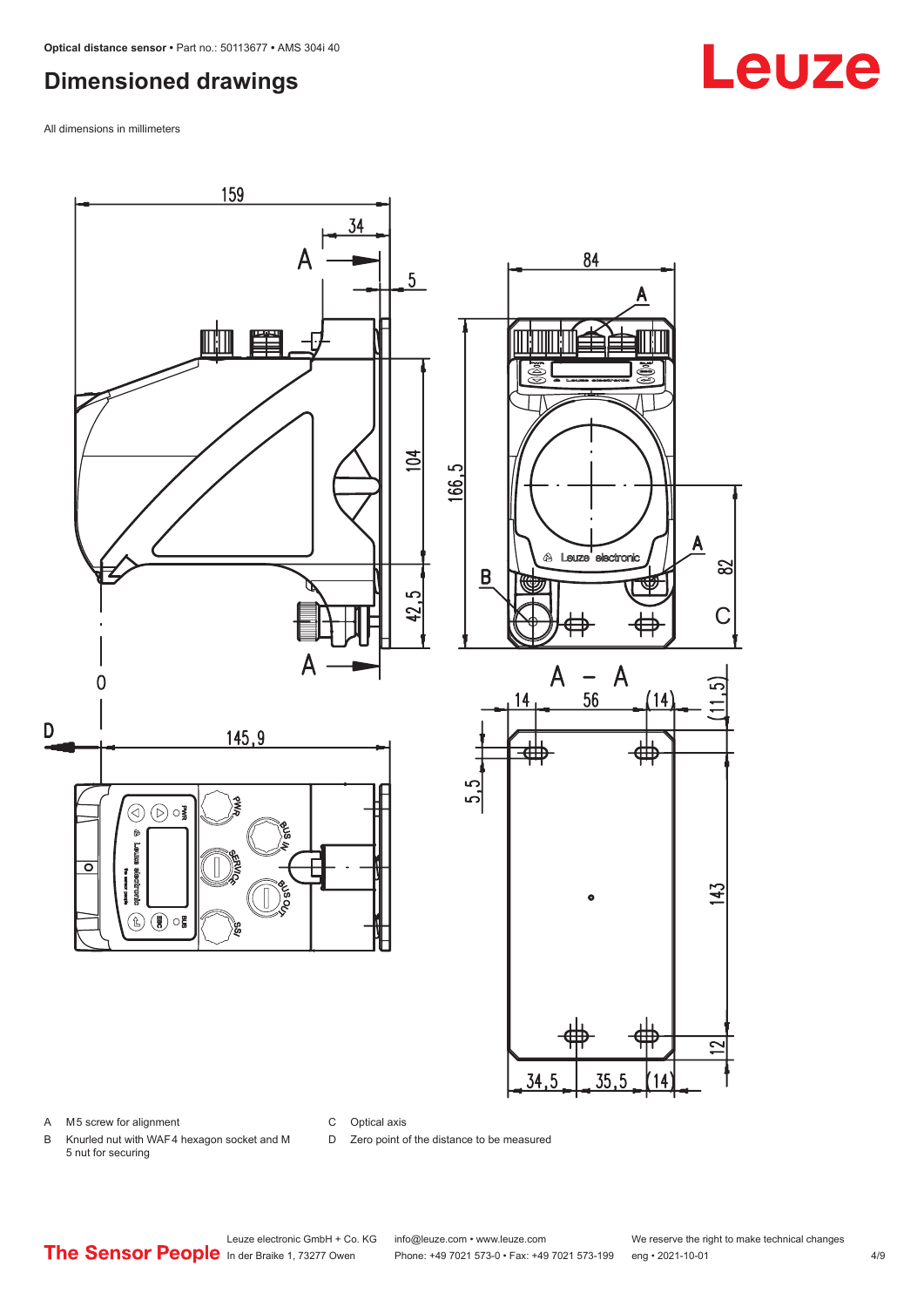# <span id="page-4-0"></span>**Electrical connection**

| <b>Connection 1</b> | <b>BUS IN</b>  |
|---------------------|----------------|
| <b>Function</b>     | <b>BUS IN</b>  |
|                     | Data interface |
|                     | PROFIBUS IN    |
| Type of connection  | Connector      |
| <b>Thread size</b>  | M12            |
| <b>Type</b>         | Male           |
| <b>Material</b>     | Metal          |
| No. of pins         | $5 - pin$      |
| Encoding            | B-coded        |

### **Pin Pin assignment**

|          | <b>NC</b>    |  |
|----------|--------------|--|
| <u>?</u> | A(N)         |  |
| ໍາ<br>u  | <b>GND P</b> |  |
|          | B(P)         |  |
| 5        | Shield       |  |

### 트<br>수 1 2 4 5

#### **Connection 2**

| <b>Function</b>    | <b>BUS OUT</b>      |
|--------------------|---------------------|
|                    | Data interface      |
|                    | <b>PROFIBUS OUT</b> |
| Type of connection | Connector           |
| <b>Thread size</b> | M12                 |
| <b>Type</b>        | Female              |
| <b>Material</b>    | Metal               |
| No. of pins        | $5$ -pin            |
| Encoding           | B-coded             |

### **Pin Pin assignment**

|                 | VP           |  |
|-----------------|--------------|--|
| ຳ               | A(N)         |  |
| $\bullet$<br>۰J | <b>GND P</b> |  |
| 4               | B(P)         |  |
| 5               | Shield       |  |

#### **Connection 3 PWR**

| <b>Function</b>    | PWR / SW IN / OUT |
|--------------------|-------------------|
|                    | Voltage supply    |
| Type of connection | Connector         |
| <b>Thread size</b> | M12               |
| <b>Type</b>        | Male              |
| <b>Material</b>    | Metal             |
| No. of pins        | $5 - pin$         |
| Encoding           | A-coded           |

#### **Pin Pin assignment**

|                        | <b>VIN</b>       |
|------------------------|------------------|
| $\mathbf{\Omega}$<br>- | I/O <sub>1</sub> |
| 3                      | GND              |
| $\boldsymbol{\Lambda}$ | I/O2             |
| 5                      | FF.              |



# Leuze

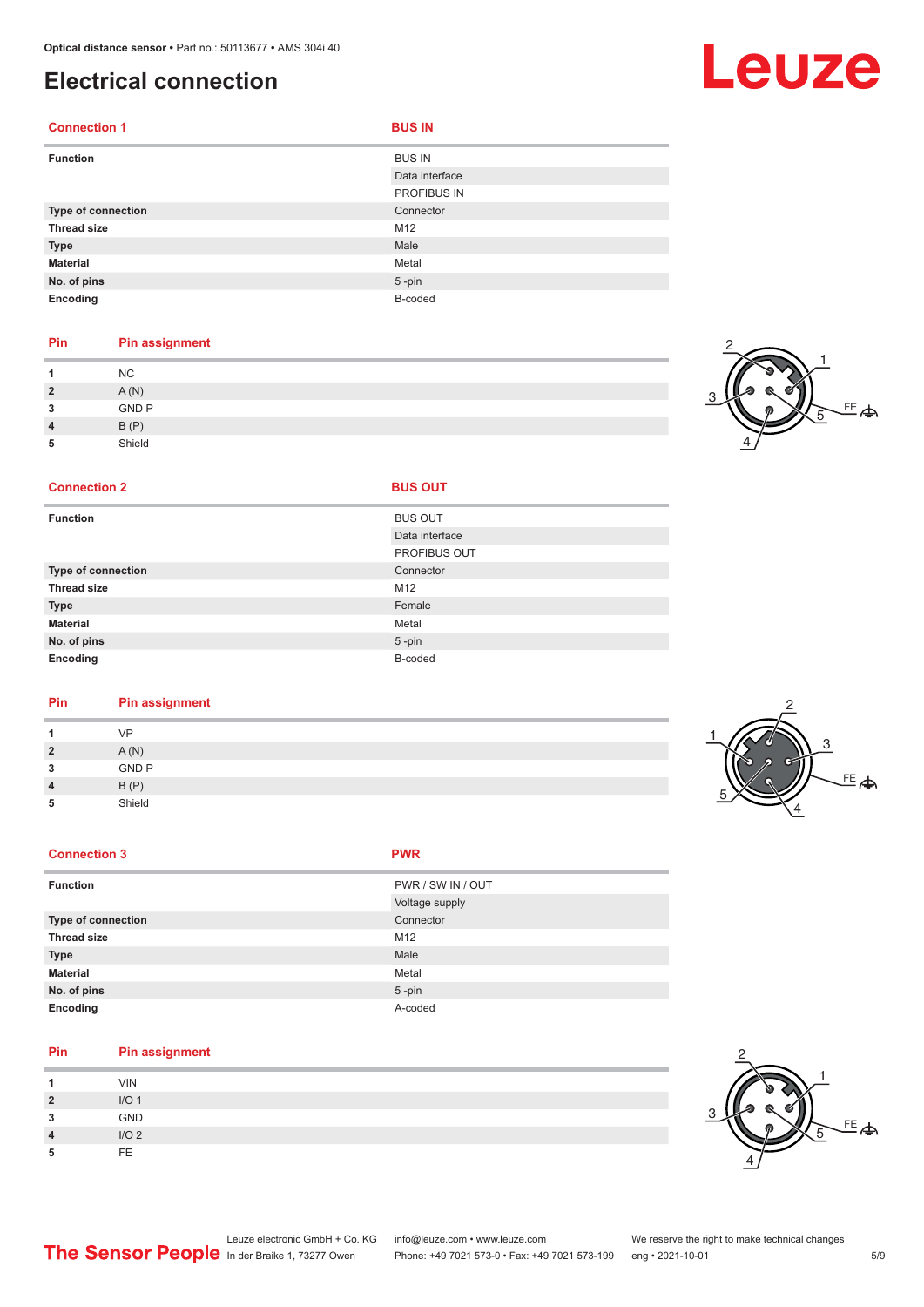# <span id="page-5-0"></span>**Electrical connection**

### **Connection 4 SERVICE**

| <b>Function</b>    | Service interface |
|--------------------|-------------------|
| Type of connection | Connector         |
| <b>Thread size</b> | M12               |
| <b>Type</b>        | Female            |
| <b>Material</b>    | Metal             |
| No. of pins        | $5 - pin$         |
| Encoding           | A-coded           |

#### **Pin Pin assignment**

|                | n.c.             |  |
|----------------|------------------|--|
| $\overline{2}$ | <b>RS 232-TX</b> |  |
| ໍາ             | <b>GND</b>       |  |
| $\overline{4}$ | <b>RS 232-RX</b> |  |
| 5              | n.c.             |  |

**Connection 5 SSI** 

| Data interface |
|----------------|
| SSI            |
| Connector      |
| M12            |
| Male           |
| Metal          |
| $5$ -pin       |
| B-coded        |
|                |

#### **Pin Pin assignment**

| Pin            | <b>Pin assignment</b> |  |
|----------------|-----------------------|--|
|                | DATA+                 |  |
| $\overline{2}$ | DATA-                 |  |
| 3              | CLK+                  |  |
| $\overline{4}$ | CLK-                  |  |
| -5             | FE.                   |  |

# **Operation and display**

| <b>LED</b>      |            | <b>Display</b>           | <b>Meaning</b>                                                              |  |
|-----------------|------------|--------------------------|-----------------------------------------------------------------------------|--|
| <b>PWR</b><br>4 | Off        | No supply voltage        |                                                                             |  |
|                 |            | Green, flashing          | Voltage connected / no measurement value output / initialization<br>running |  |
|                 |            | Green, continuous light  | Device OK, measurement value output                                         |  |
|                 |            | Red, flashing            | Device OK, warning set                                                      |  |
|                 |            | Red, continuous light    | No measurement value output                                                 |  |
|                 |            | Orange, continuous light | No data transmission                                                        |  |
| $\overline{2}$  | <b>BUS</b> | Off                      | No supply voltage                                                           |  |
|                 |            | Green, continuous light  | Bus operation ok                                                            |  |
|                 |            | Green, flashing          | Device not on the bus                                                       |  |
|                 |            | Red, flashing            | No data transmission                                                        |  |
|                 |            | Red, continuous light    | Bus error                                                                   |  |





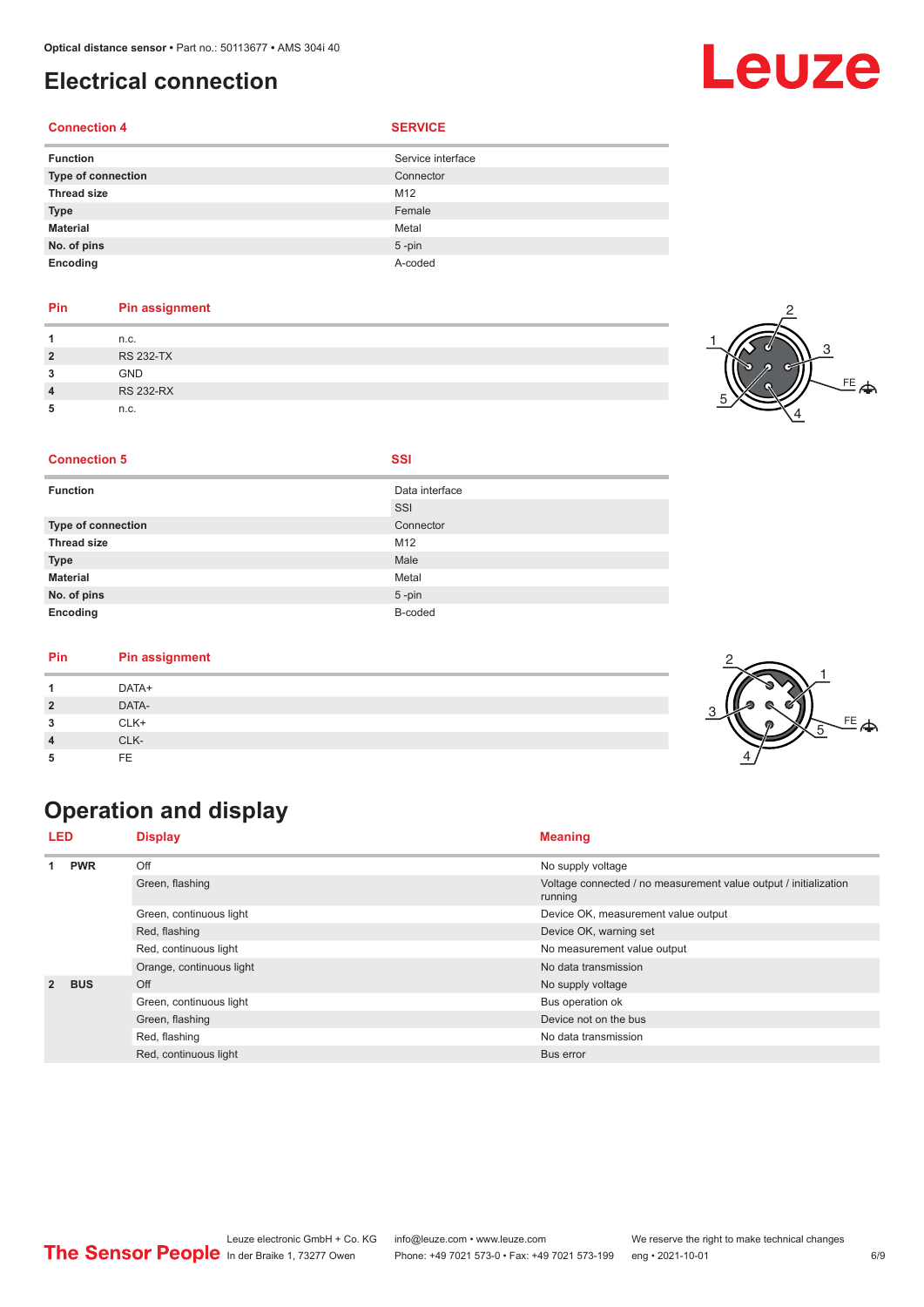# <span id="page-6-0"></span>**Part number code**

Part designation: **AMS 3XXi YYY Z AAA**



| <b>AMS</b> | <b>Operating principle</b><br>AMS: absolute measurement system                                                                                                                                                                                        |
|------------|-------------------------------------------------------------------------------------------------------------------------------------------------------------------------------------------------------------------------------------------------------|
| 3XXi       | Series/interface (integrated fieldbus technology)<br>300i: RS 422/RS 232<br>301i: RS 485<br>304i: PROFIBUS DP / SSI<br>308i: TCP/IP<br>335i: CANopen<br>338i: EtherCAT<br>348i: PROFINET RT<br>355i: DeviceNet<br>358i: EtherNet/IP<br>384i: Interbus |
| <b>YYY</b> | <b>Operating range</b><br>40: max. operating range in m<br>120: max. operating range in m<br>200: max. operating range in m<br>300: max. operating range in m                                                                                         |
| z          | <b>Special equipment</b><br>H: With heating                                                                                                                                                                                                           |
| AAA        | Interface<br>SSI: with SSI interface                                                                                                                                                                                                                  |

| <b>Note</b>                                                                                       |
|---------------------------------------------------------------------------------------------------|
| Vector A list with all available device types can be found on the Leuze website at www.leuze.com. |

### **Notes**

| M<br>۳<br>м<br>۳ |
|------------------|
| ۲                |

#### **Observe intended use!**

This product is not a safety sensor and is not intended as personnel protection.

- The product may only be put into operation by competent persons.
- Only use the product in accordance with its intended use.

| <b>ATTENTION! LASER RADIATION - CLASS 2 LASER PRODUCT</b>                                                                                                                                                                                                           |
|---------------------------------------------------------------------------------------------------------------------------------------------------------------------------------------------------------------------------------------------------------------------|
| Do not stare into beam!<br>The device satisfies the requirements of IEC/EN 60825-1:2014 safety requlations for a product of laser class 2 as well as the U.S. 21 CFR 1040.10<br>requlations with deviations corresponding to Laser Notice No. 56 from May 08, 2019. |
| Vever look directly into the laser beam or in the direction of reflected laser beams! If you look into the beam path over a longer time period, there is a risk<br>of injury to the retina.                                                                         |
| $\&$ Do not point the laser beam of the device at persons!                                                                                                                                                                                                          |
| $\%$ Interrupt the laser beam using a non-transparent, non-reflective object if the laser beam is accidentally directed towards a person.                                                                                                                           |
| $\%$ When mounting and aligning the device, avoid reflections of the laser beam off reflective surfaces!                                                                                                                                                            |
| $\&$ CAUTION! Use of controls or adjustments or performance of procedures other than specified herein may result in hazardous light exposure.                                                                                                                       |
| $\&$ Observe the applicable statutory and local laser protection regulations.                                                                                                                                                                                       |
| $\%$ The device must not be tampered with and must not be changed in any way.<br>There are no user-serviceable parts inside the device.<br>Repairs must only be performed by Leuze electronic GmbH + Co. KG.                                                        |

7 /9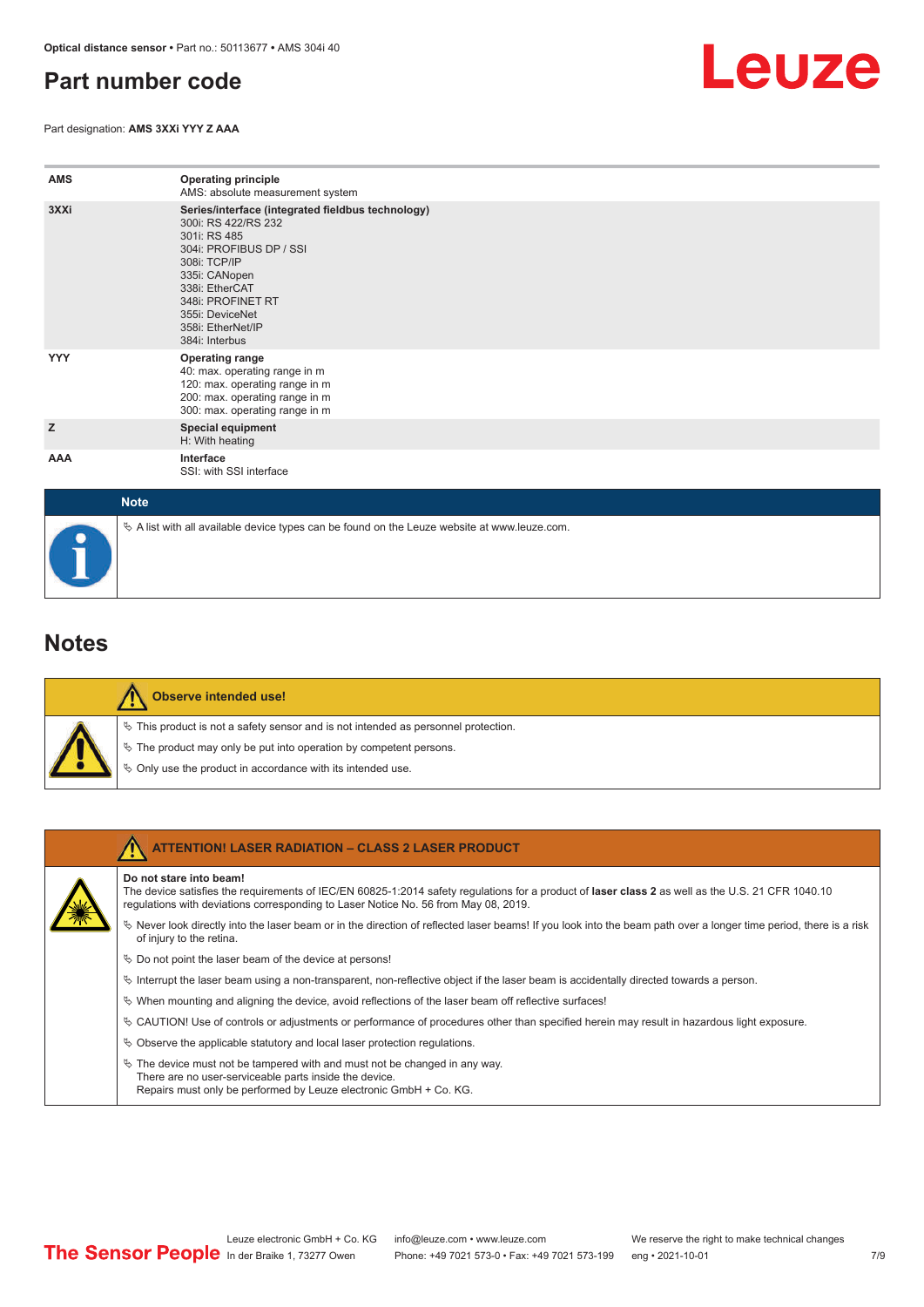## <span id="page-7-0"></span>**Notes**





# **Further information**

- For UL applications, use is only permitted in Class 2 circuits in accordance with the NEC (National Electric Code).
- Use as safety-related component within the safety function is possible, if the component combination is designed correspondingly by the machine manufacturer.

## **Accessories**

# Connection technology - Connection cables

|       | Part no. | <b>Designation</b>      | <b>Article</b>   | <b>Description</b>                                                                                                                                                                                     |
|-------|----------|-------------------------|------------------|--------------------------------------------------------------------------------------------------------------------------------------------------------------------------------------------------------|
|       | 50104171 | KB SSI/IBS-5000-BA      | Connection cable | Suitable for interface: SSI, Interbus-S<br>Connection 1: Connector, M12, Axial, Female, B-coded, 5-pin<br>Connection 2: Open end<br>Shielded: Yes<br>Cable length: 5,000 mm<br>Sheathing material: PUR |
|       | 50135243 | KD PB-M12-4A-P3-<br>050 | Connection cable | Suitable for interface: PROFIBUS DP<br>Connection 1: Connector, M12, Axial, Female, B-coded, 4-pin<br>Connection 2: Open end<br>Shielded: Yes<br>Cable length: 5,000 mm<br>Sheathing material: PUR     |
| VIII. | 50132079 | KD U-M12-5A-V1-<br>050  | Connection cable | Connection 1: Connector, M12, Axial, Female, A-coded, 5-pin<br>Connection 2: Open end<br>Shielded: No<br>Cable length: 5,000 mm<br>Sheathing material: PVC                                             |
|       | 50135248 | KS PB-M12-4A-P3-<br>050 | Connection cable | Suitable for interface: PROFIBUS DP<br>Connection 1: Connector, M12, Axial, Male, B-coded, 4-pin<br>Connection 2: Open end<br>Shielded: Yes<br>Cable length: 5,000 mm<br>Sheathing material: PUR       |